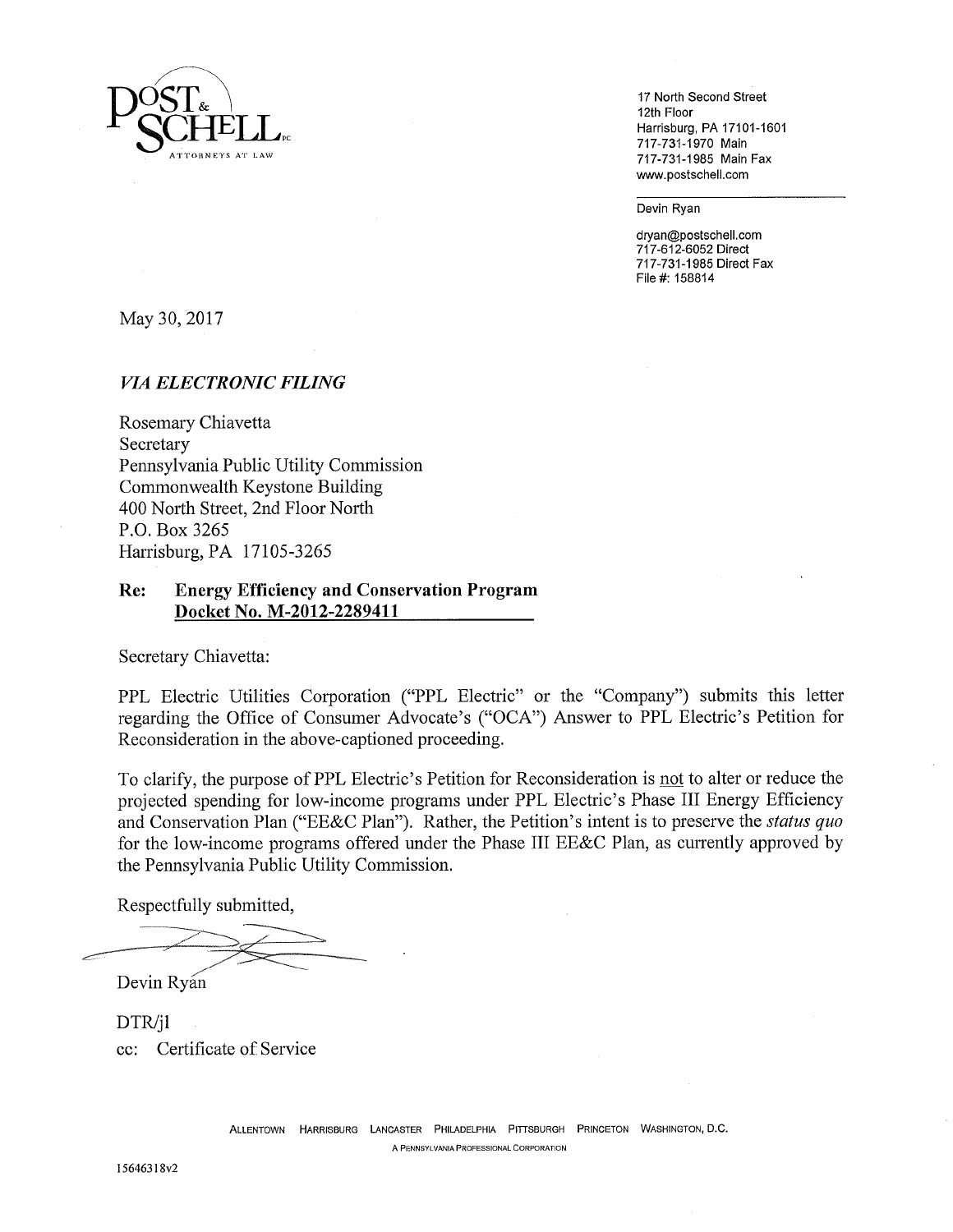## **CERTIFICATE OF SERVICE**

I hereby certify that a true and correct copy of the foregoing has been served upon the following persons, in the manner indicated, in accordance with the requirements of 52 Pa. Code § 1.54 (relating to service by a participant).

## **VIA FIRST CLASS MAIL**

Steven Nadel, Executive Director Maggie Molina, Sr. Manager American Council for an Energy Efficient Economy 529  $14^{\text{th}}$  Street NW, Suite 600 Washington, DC 20045

Scott DeBroff Clark Hill One Oxford Centre 301 Grant Street, 14<sup>th</sup> Floor Pittsburgh, PA 15219

Alicia R. Duke Rhoads & Sinon, LLP One South Market Square, 12<sup>th</sup> Fl. PO Box 1146 Harrisburg, PA 17101

Aaron Briedenbaugh Director of Regulatory Affairs Enernoc Inc. 101 Federal Street, Suite 1100 Boston, MA 02110

Kathy Jo Kolich FirstEnergy 76 South Main Street Akron, OH 44308

Michael Bodaken National Housing Trust 1101 30 $th$  Street NN, Suite 100A Washington, DC 20007

Dan Delurey, President Association for Demand Response & Smart Grid 1301 Connecticut Avenue, Suite 350 Washington, DC 20036

Lain A. Campbell Mark F. Wagner, Vice President Johnson Controls, Inc. & EnergyConnect 507 East Michigan Street Milwaukee, WI53201-0423

Jeff Beiter, Managing Partner EFinity Distributed Generation 129 Pennsylvania Avenue Wayne, PA 19087

Barry A. Naum . Spilman Thomas & Battle PLLC 1100 Bent Creek Blvd, Suite 101 Mechanicsburg, PA 17050

Theodore Robinson Citizen Power 5274 Duncan Street Pittsburgh, PA 15201

Cherie Eichholz, Executive Director Philadelphia Physicians for Social Responsibility 704 North 23rd Street Philadelphia, PA 19130

Richard Sweetser, Sr. Analyst Mid Atlantic Clean Energy Application Center 4747 S. Broad Street Philadelphia, PA 19112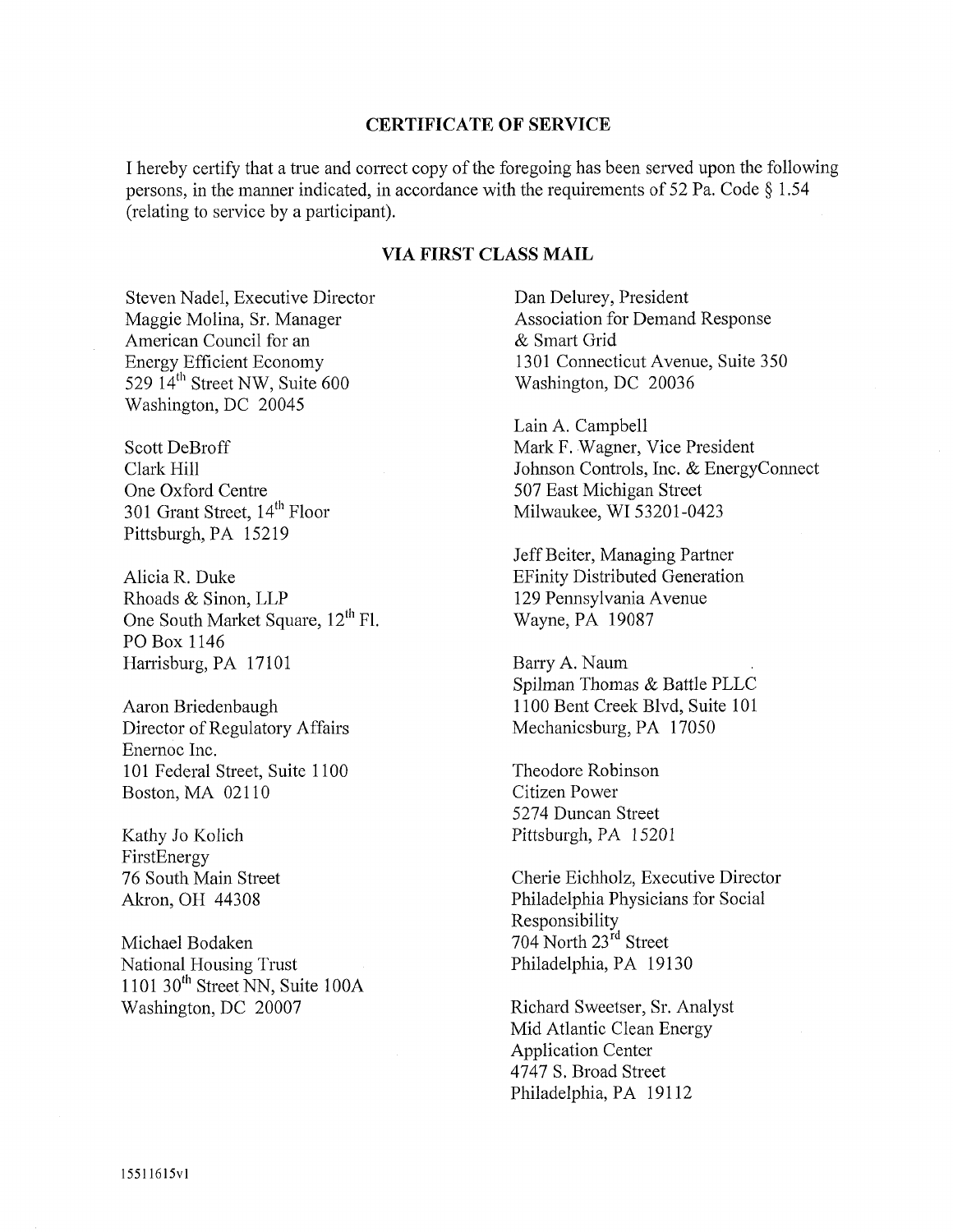Josh Craft Northeast Energy Efficiency Partnerships 91 Hartwell Avenue Lexington, MA 02421

Tishekia Williams Duquesne Light Company 411 Seventh Avenue,  $16^{th}$  Fl. Pittsburgh, PA 15219

Mark C. Morrow Chief Regulatory Counsel UGI Utilities, Inc. 460 North Gulph Road King of Prussia, PA 19406

Scott J. Schwarz City of Philadelphia 1515 Arch Street, 16<sup>th</sup> Floor Philadelphia, PA 19102-1595

Linda Metropulos, Consultant ACTION Housing Inc. 425 Sixth Avenue, Suite 950 Pittsburgh, PA 15219

Christov Churchward, Project Manager Lawrence A. Swanson, Dep. Executive Director ACTION Housing Inc. 425 Sixth Avenue, Suite 950 Pittsburgh, PA 15219

Miriam Horn, Director Environmental Defense Fund 257 Park Avenue South New York, NY 10010

Rocco Pace, President Delaware Valley Chapter Air Conditioning Contractors of America 994 Old Eagle School Road, Suite 1019 Wayne, PA 19087

Jackson Morris, Director Government Affairs 100 Center Road Danville, PA 17821

Stacy Richards, Director SEDA Council of Governments 201 Furnace Road Lewisburg, PA 17837

Joe Osborne Rachel Filippini, Executive Director Group Against Smog and Pollution 5135 Penn Avenue Pittsburgh, PA 15224

Anthony Gay Jack R. Garfinkle PECO Energy Company 2301 Market Street PO Box 8699 Philadelphia, PA 19103

Charles Tepper, Coordinator Monroe County Weatherization Program 145 Washington Street East Stroudsburg, PA 18301

Donna M. J. Clark Vice President and General Counsel The Energy Association of Pennsylvania 800 North Third Street, Suite 205 Harrisburg, PA 17102

Craig R. Burgraff Hawke McKeon & Sniscak LLP Harrisburg Energy Center 100 North Tenth Street PO Box 1778 Harrisburg, PA 17105-1778

Pamela C. Polacek McNees, Wallace & Nurick PO Box 1166 100 Pine Street Harrisburg, PA 17108-1166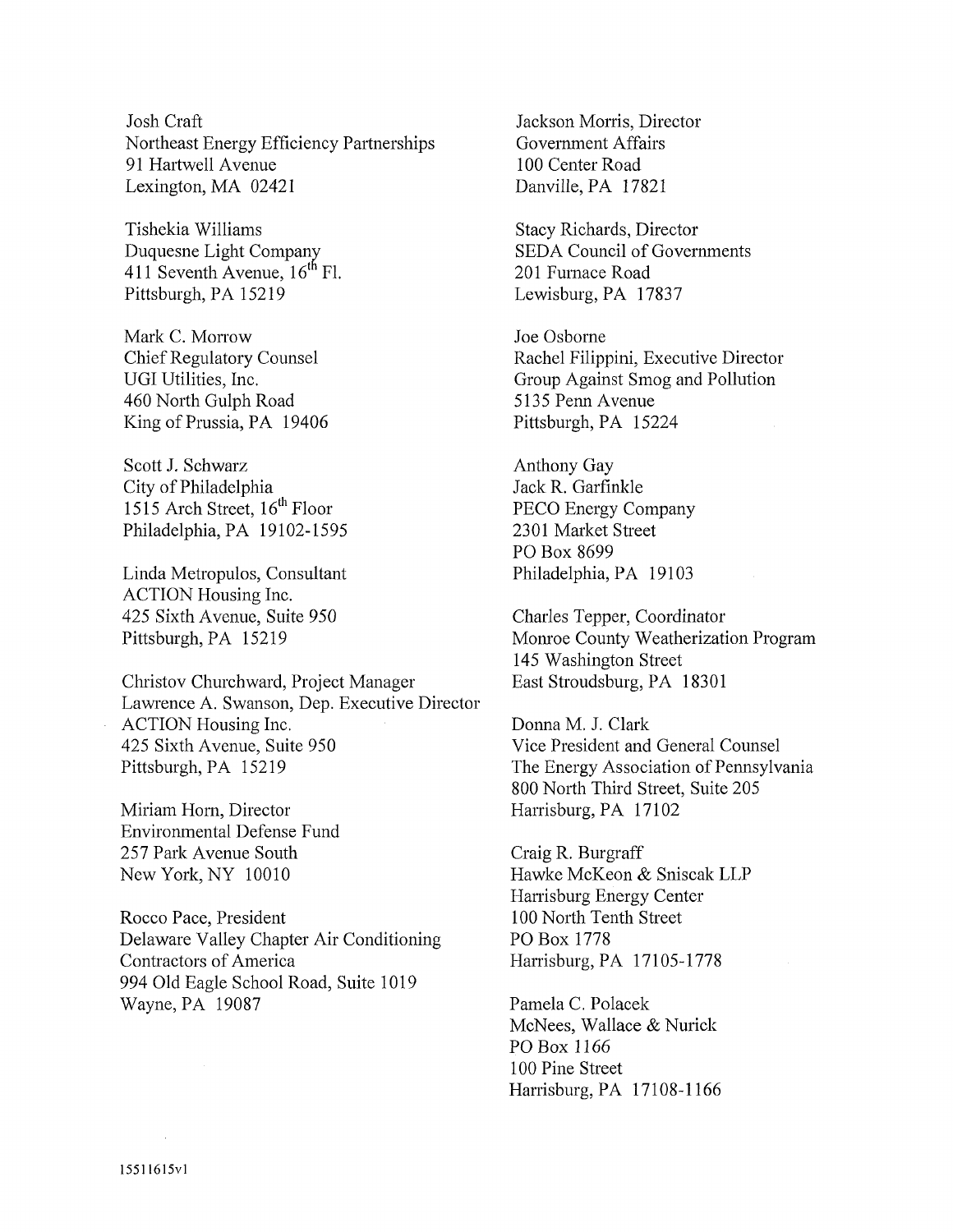Lawrence W. Plitch, Vice President Veolia Energy 2600 Christian Street Philadelphia, PA 19146

Mark Schwartz Rachel Blake Regional Housing Legal Services 2 S, Easton Road Glenside, PA 19038

Luis G. Martinez Natural Resources Defense Council 40 West  $20<sup>th</sup>$  Street New York, NY 10011

Alan Rhode Tri-State Light & Energy 855 Sussex Blvd. Broomall, PA 19008-4310

Theron Colbert, PE, MSEE KVAR Energy Savings, Inc. 741 Orange Avenue Dayton Beach, F1 32114

Derrick Price Williamson Spilman Thomas & Battle, PLLC 1100 Bent Creek Blvd, Suite 101 Mechanicsburg, PA 17050

Angus Steinson 304 Wendy Drive Fayetteville, PA 17222

Timothy J. Seelaus, President EMC2 Development Company, Inc. 6011 University Blvd., Suite 400 Ellicott City, MD 21043

Jon Thomsen, Executive Vice President Ecova, Inc. 309 SW  $6^{\text{th}}$  Avenue, #1000 Portland, OR 97204

Josh McNeil, Executive Director PO Box 2125 Philadelphia, PA 19147 *Conservation Voters of PA* 

Robert Graff Delaware Valley Regional Planning Commission 190 N. Independence Mall West,  $8<sup>th</sup>$  Fl. Philadelphia, PA 19106

Janet Milkman Delaware Valley Green Building Council One Penn Center 1671 JFK Blvd, Suite 999 Philadelphia, PA 19103

George Jugovic Citizens for Pennsylvania's Future 200 First Avenue, Suite 200 Pittsburgh, PA 15222

Courtney Lane Senior Energy Policy Analyst Citizens for Pennsylvania's Future 1429 Walnut Street, 4<sup>th</sup> Floor Philadelphia, PA 19102-3209

Citizens for Pennsylvania's Future 1429 Walnut Street, 4<sup>th</sup> Floor Philadelphia, PA 19102-3209

David Masur, Director PennEnvironment 1420 Walnut Street, Suite 650 Philadelphia, PA 19102

Zachary M. Fabish Sierra Club 50 F. Street, NW,  $8<sup>th</sup>$  Floor Washington, DC 20001

William Kramer Sierra Club 425 M. Craig Street, Suite 202 Pittsburgh, PA 15213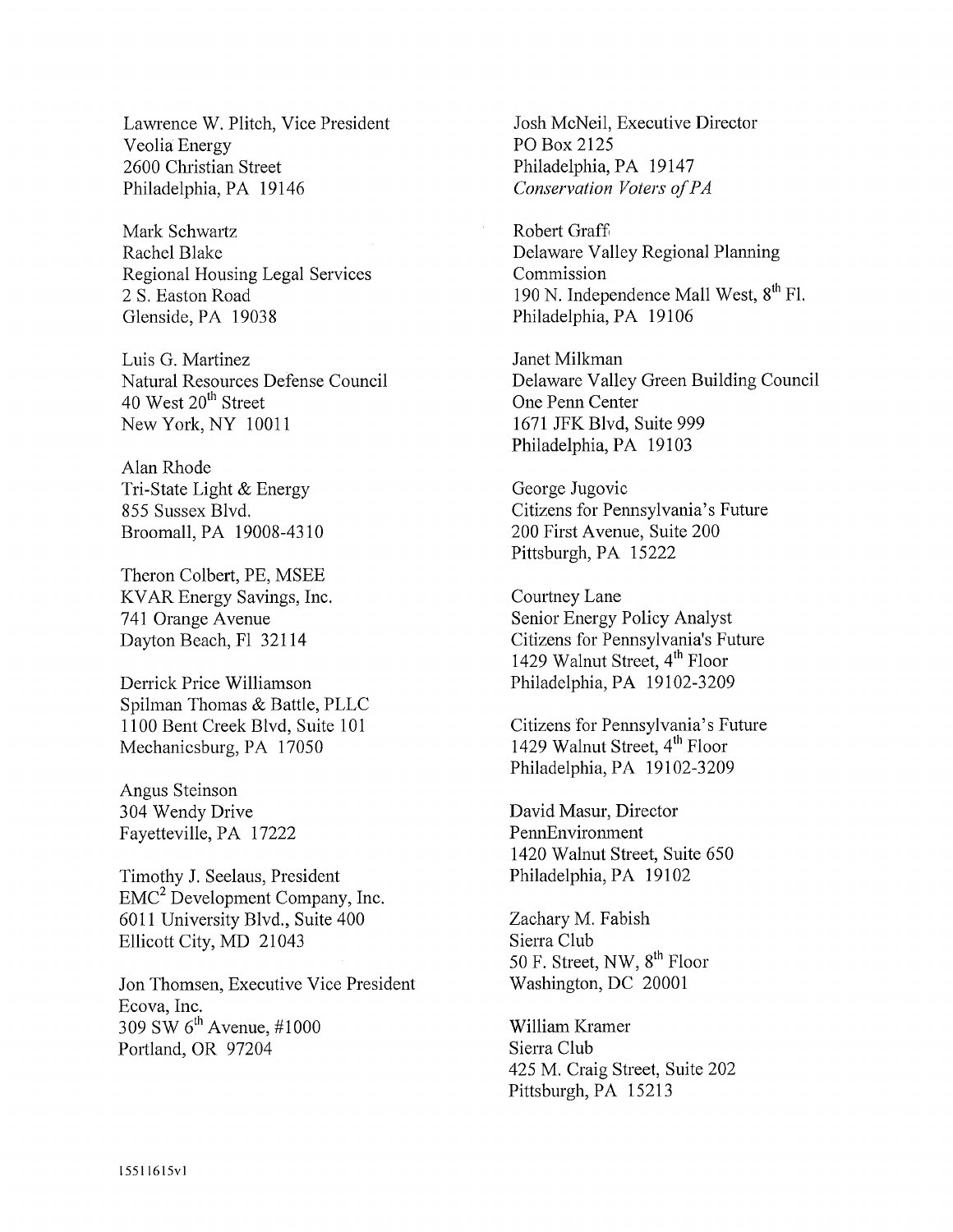Thomas Schuster Sierra Club PO Box 51 Windber, PA 15963

Roger E. Clark The Reinvestment Fund 1700 Market Street, 19<sup>th</sup> Floor Philadelphia, PA 19103

Allen M. Freifeld Sam Wolfe Viridity Energy Inc. 1801 Market Street Philadelphia, PA 19103

Joseph Otis Minott Clean Air Council 135 S. 19<sup>th</sup> Street, Suite 300 Philadelphia, PA 19103

Mike Antonelli, President National Energy Solutions, Inc. 245 Lower Morrisville Road Fallsington, PA 19054

Honorable Camille George PA House of Representatives 38 B East Wing Harrisburg, PA 17120-2020

Thu B. Tran Community Legal Services, Inc. 1424 Chestnut Street Philadelphia, PA 19102

Donald Culbertson Edwine Heim Company PO Box 2247 Harrisburg, PA 17105

Tanya J. McCloskey David Evrard Office of Consumer Advocate 555 Walnut Street Forum Place, 5th Floor Harrisburg, PA 17101-1923

Marie Pieniazek, Chief Operating Officer Energy Curtailment Specialists Inc 4455 Genesee Street Buffalo, NY 14225

Steve Etsler AK Steel 9227 Center Pointe Drive West Chester, OH 45069

Sharon Webb Office of Small Business Advocate 300 North Second Street, Suite 1102 Harrisburg, PA 17101

Shaun A. Sparks PA Public Utility Commission Lau Bureau Assistant Counsel 400 North Street, 3<sup>rd</sup> Floor West PO Box 3265 Harrisburg, PA 17105

Kriss E. Brown PA Public Utility Commission Law Bureau Commonwealth Keystone Building 400 North Street, 3rd Floor West PO Box 3265 Harrisburg, PA 17105-3265

Richard A, Kanaskie Director & Chief Prosecutor Bureau of Investigation & Enforcement Commonwealth Keystone Building 400 North Street, 2nd Floor West PO Box 3265 Harrisburg, PA 17105-3265